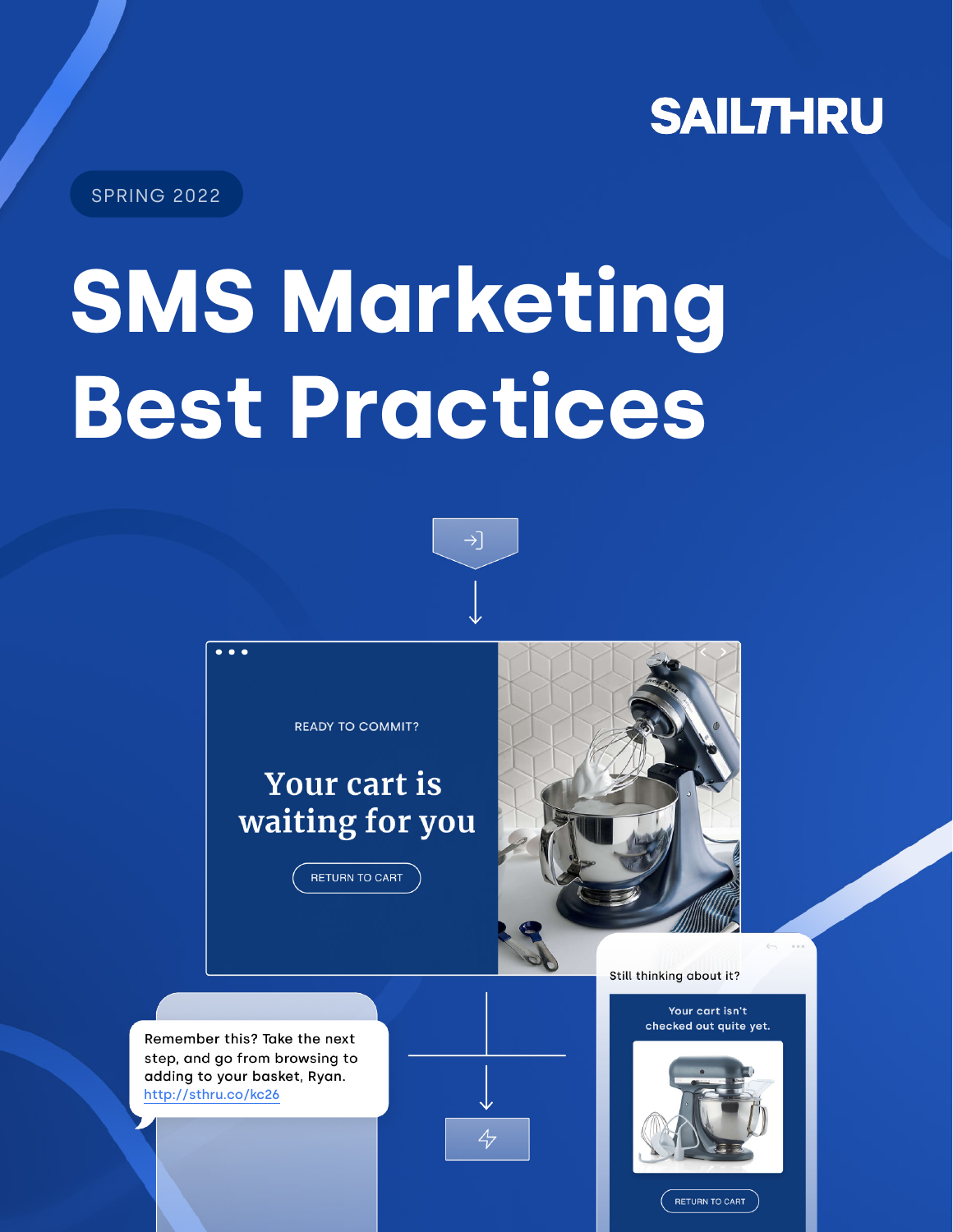### **SMS Marketing Best Practices** SPRING 2022

No one can dispute the power and sway smartphones have over our lives and that text messaging is one of the most immediate and hyper personalized ways of connecting.

Boasting **[98% open rates](http://www.mobiniti.com/2021/01/29/industry-stats-for-sms-marketing-messages/)**, **[95% of consumers](https://www.smscomparison.com/mass-text-messaging/2022-statistics/) [read their text messages within three](https://www.smscomparison.com/mass-text-messaging/2022-statistics/)  [minutes of receipt](https://www.smscomparison.com/mass-text-messaging/2022-statistics/)**. And **[64% of consumers](https://findstack.com/sms-marketing-statistics/)** think businesses should text them more often. Adding SMS to your marketing mix is not a question of 'if', but a question of 'when and how fast?'

SMS aligns with the "meet me where I am" expectation of today's consumer and is a

marketer's best opportunity for getting an instant response.

Consumers demand personalized, relevant communications delivered in a format that's convenient at a time that suits them. SMS cuts through the noise to drive higher customer engagement and conversions.

**Are you ready to add SMS into your cross-channel strategy?** With Sailthru, it's never been easier to get started. To learn how you can incorporate SMS into your marketing strategy, **[get in touch](https://www.sailthru.com/contact-us-sms/)  [with our team](https://www.sailthru.com/contact-us-sms/).**

#### **Why Use a Cross-Channel Strategy?**

Combining email, web, mobile, and SMS gives you a higher chance of your message reaching your audience at the right place, at the right time. Here's why:

> **Consumers expect the convenience** of cross-channel communications with the businesses in their lives.

Collecting more audience data across channels leads to **more effective personalization**, acquisition and targeting campaigns.

**Millennial and Gen Z shoppers** use mobile as their primary channel for communication. Now is the time to meet these audiences on the platform they prefer.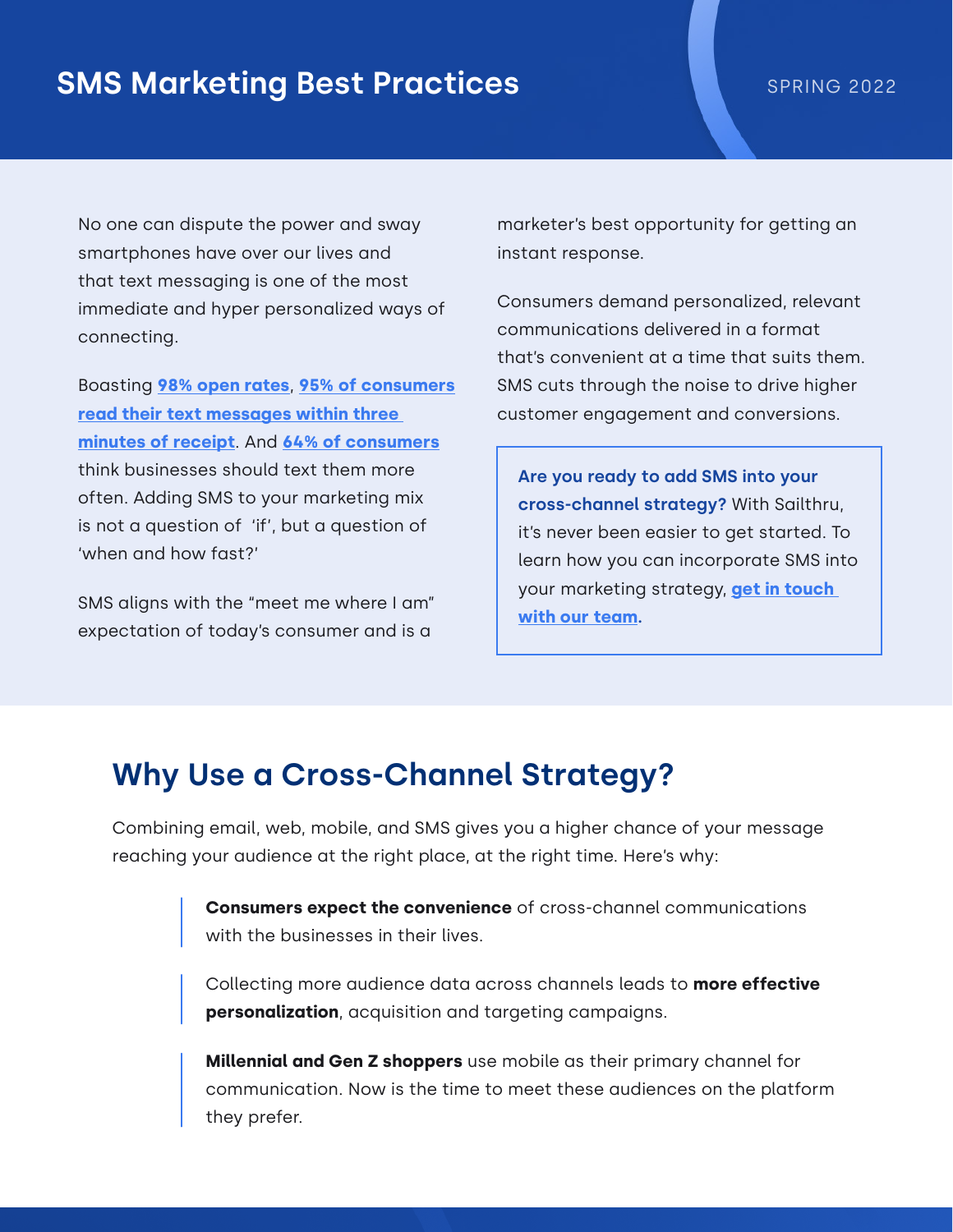## **When to Use Email vs. SMS**

Connecting with your audience at exactly the right time on the right platform can significantly improve the customer experience.



#### **Email**

Ideal for long-form messages, newsletters and non-urgent communications consumers might want to save such as:

- **| Purchase history**
- **| Feedback requests**
- **| Stories about your brand or products**

#### **SMS**

Ideal for time-sensitive campaigns or realtime communications like:

- **| Promotional messages** about earlyaccess sales, inventory drops, sweepstakes or events
- **| Transactional messages** like order, shipping and delivery notifications
- **| Breaking news**, travel notifications and appointment confirmations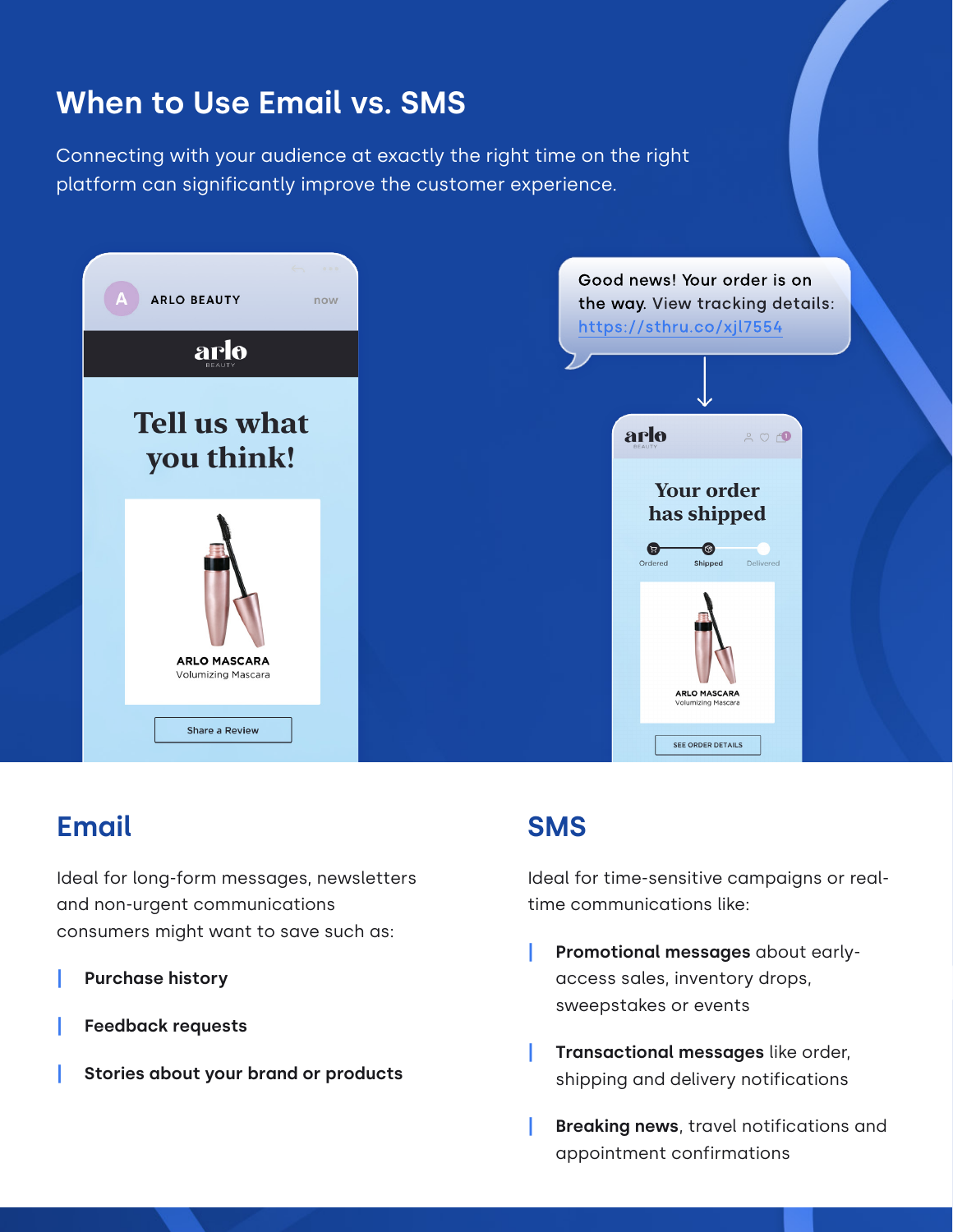## **Bulk SMS vs. Triggered SMS**

Use a combination of bulk and triggered messages based on what you are communicating and to whom.





#### **Bulk SMS**

One-time send messages designed for specific segments of the customer base or the entire group such as:

- **|** Special offers with product launches, and limited inventory drops
- **|** Category-centric breaking news like sports, finance and weather

#### **Triggered SMS**

Transactional and automated messages that enhance the customer experience such as:

- **|** Notifications of newly published content that is tailored to subscribers' interests
- **|** Welcome sequences for audiences that are new to your brand
- **|** Order and delivery status updates that keep shoppers informed at all stages of the purchase cycle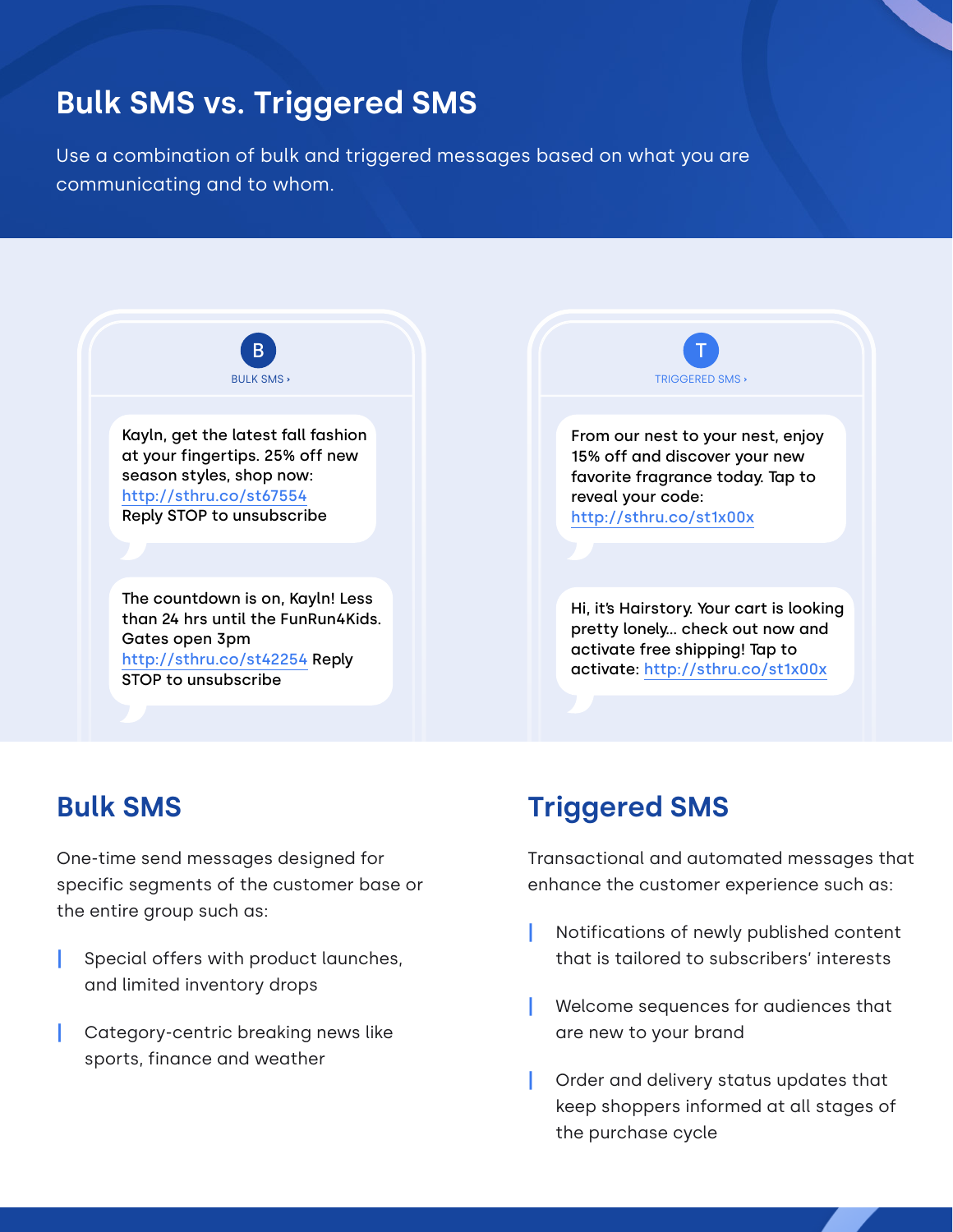#### **Ask for permission**

While this may sound obvious, it's surprising how many businesses try to avoid this critical step. Without interaction with your brand, consumers will most likely view your SMS messages as spam.

There are also penalties for violating the laws enacted by the FCC on message transmission and customer consent. The Telephone Consumer Protection Act **[protects consumers from mass text messages](https://www.fcc.gov/sites/default/files/tcpa-rules.pdf)** and is very specific about how you can send bulk messages. The important thing is to obtain consent from every customer.

### **Design compelling opt-in templates**

*Be sure to:*

**Include a field for a cell phone number and corresponding email address.**

Mobile phone number

Email address

Thank you for subscribing to Example Company's Text Reminders! Use offer code SAVINGS for 20% off your next purchase.)

**Offer an incentive for signing up.**

**Always offer a clear and easy opt-out.** 

Please reply YES to receive updates from Example Company. Std. msg&data rates apply. Approx 5 msg/month. Reply HELP for help, STOP to cancel.)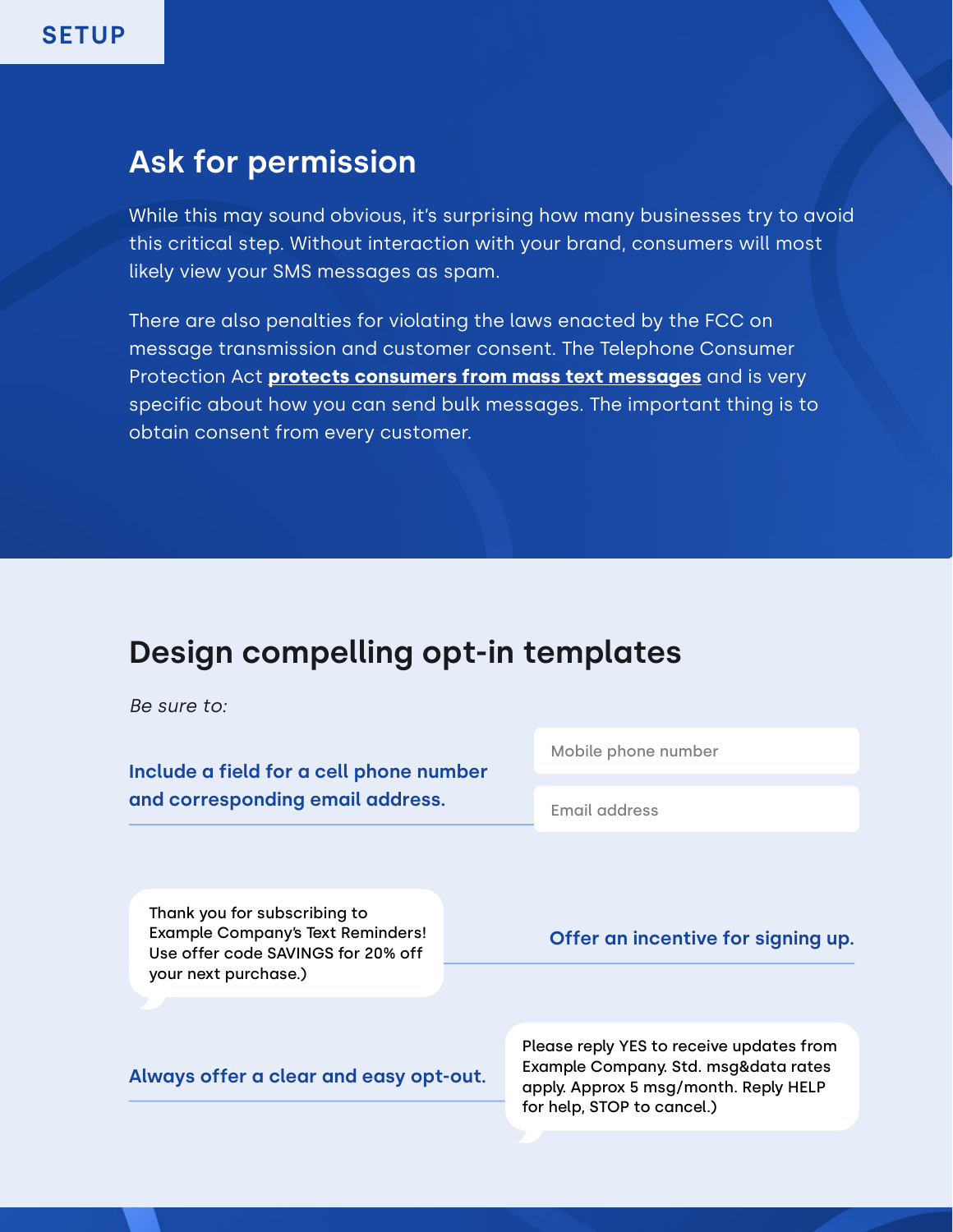#### **IMPLEMENTATION**

#### **Don't overtext and be concise**

Unless your business revolves around daily updates like menu or news updates, most businesses should send no more than four to six SMS messages per month.

- **|** Best deployment time is between midmorning and mid-afternoon
- **|** Avoid Sundays where possible
- **|** Start with one SMS per week maximum

#### **Add value to your customers**

Make sure you have something valuable to offer like:

- **|** A special offer exclusively for SMS shoppers
- **|** A time-sensitive deal, like BOGO for a day
- **|** Time and location information and updates for events
- **|** First look at new products or services for SMS shoppers

## **Continuously test, analyze and refine**

Like all data-driven marketing initiatives, SMS campaigns should be continuously analyzed and refined.

#### **A/B testing**

- **|** With such high and immediate response rates, SMS campaigns are among the easiest to assess and modify.
- **|** Test headlines, discount offers or subscription offers to see where you can increase revenue, signups or engagement levels.

#### **Local send times**

**|** Take advantage of Sailthru's ability to schedule SMS sends in recipients' local timezones. Analyze the effects of sending with local send time v. sending at other set times.

#### **Link tracking and revenue attribution**

**|** Use Sailthru's consolidated database with a crosschannel view of campaign performance across email, mobile, and SMS platforms to assess where your customer is most likely to engage with your content.

Combining the power of SMS with your email, web, and mobile strategy creates additional touchpoints with your audience, drives urgency, and gives you the best chance of increasing engagement and conversion to reach your goals.